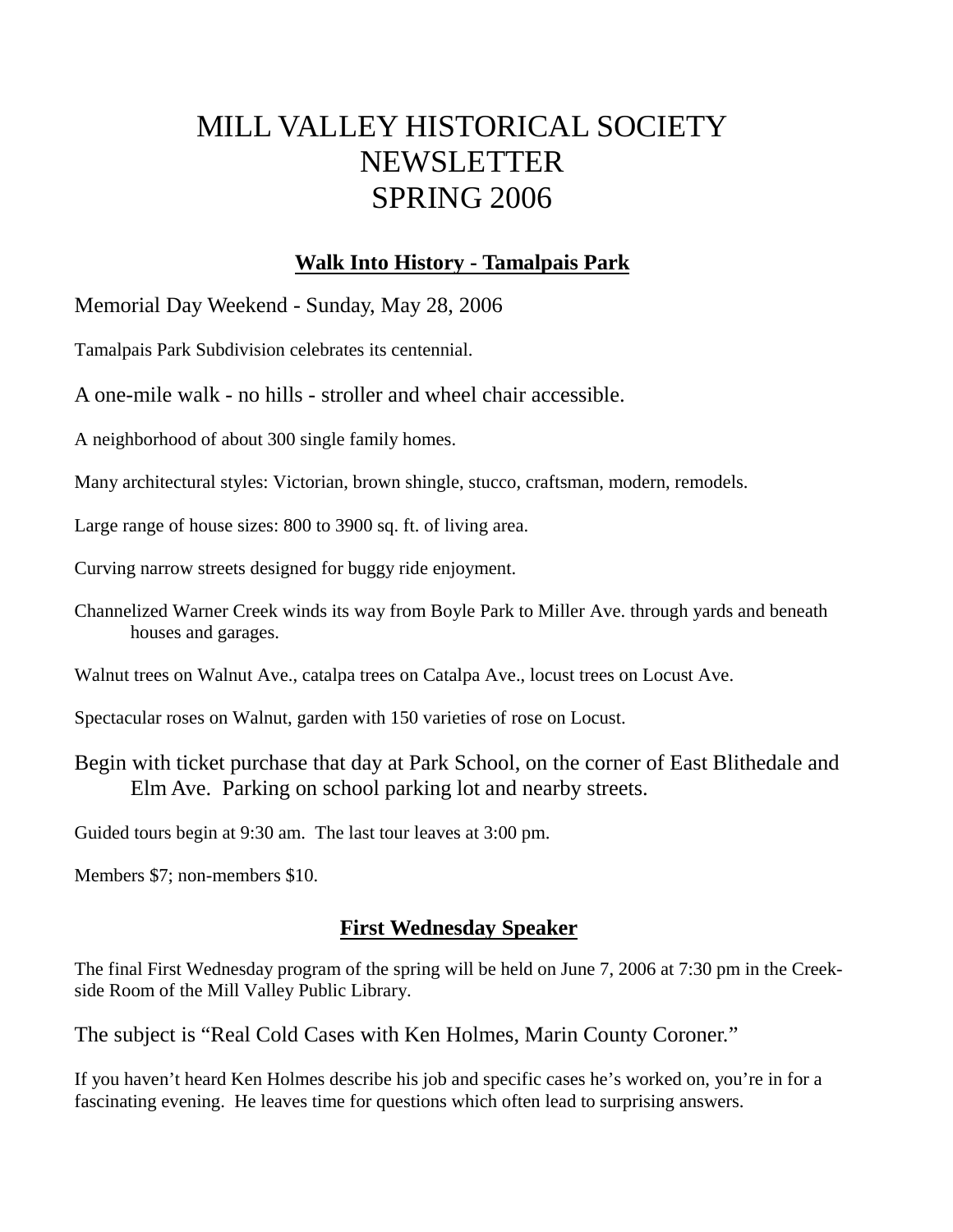### **Library Still Going Digital**

*By Tim Amyx*

In what began as baby steps, the Mill Valley Historical Society is now taking BIG steps to digitize records in the history room. Current efforts focus on digitizing the thousands of photos that are turning yellow, cracking from age and degrading from frequent handling. Each photo is scanned to create a digital image for computer viewing. Backup copies are recorded on CD's to be locked in an air tight vault.

To view photos, researchers now remove them from large cabinets in the history room. Soon they will view them on a computer, either in the history room or at home where copies can be printed.

Photos are just the first step. Plans are underway to scan and digitize other records in the history room, e.g., documents, reports, maps, recipes, oral histories, and, if appropriate, essentially anything on paper.

In addition to scanning/digitizing paper documents, audiocassette tapes of oral histories will be digitized and recorded on CD's which provide more permanent archives and more convenient listening.

These BIG steps are the result of hard work by Michelle Hampshire and David Grossman of the Mill Valley Public Library.

### **www.millvalleyhistoricalsociety,org**

- View photos of old Mill Valley.
- Learn about the history of Mill Valley.
- Review the list of available oral histories, look at a few examples.
- Read about planned and past events such as First Wednesday Programs and Annual Walks Into History.
- Go there.

### **History Room Management Change**

Joyce Crews retired at the end of 2005 after serving many years as the person in charge of the Lucretia Little History Room. She knew where everything was. She trained docents. Researchers depended on her. She was always responsive to any request for help and advice. She will be missed.

Her replacement is David Grossman who arrives with quite a resume: University of Michigan MLS; Northwestern MBA; grew up in New York; worked in Chicago, and Washington, D.C. as writer/reporter for USA Today and various library magazines; data base builder for travel and airline industries; web master for airline.

Since David arrived, the history room has acquired 3 PCs with Internet access and a scanner. These tools and his know-how mean that 21st century technology will play an increased role in the storage and retrieval of information in the history room.

# **Walk Quiz**

- 1. What railroad stations originally served residents of Tamalpais Park ?
- 2. What three avenues merge at a bizarre intersection in Tamalpais Park?
- 3. What neighborhood is east of Tamalpais Park ?
- 4. What was the name of the last bar on Locust?
- 5. How many pedestrian path sections are there in Tamalpais Park?
- 6. What neighborhood is west of Tamalpais Park?
- 7. Park School was the third MillValley school. What was the second?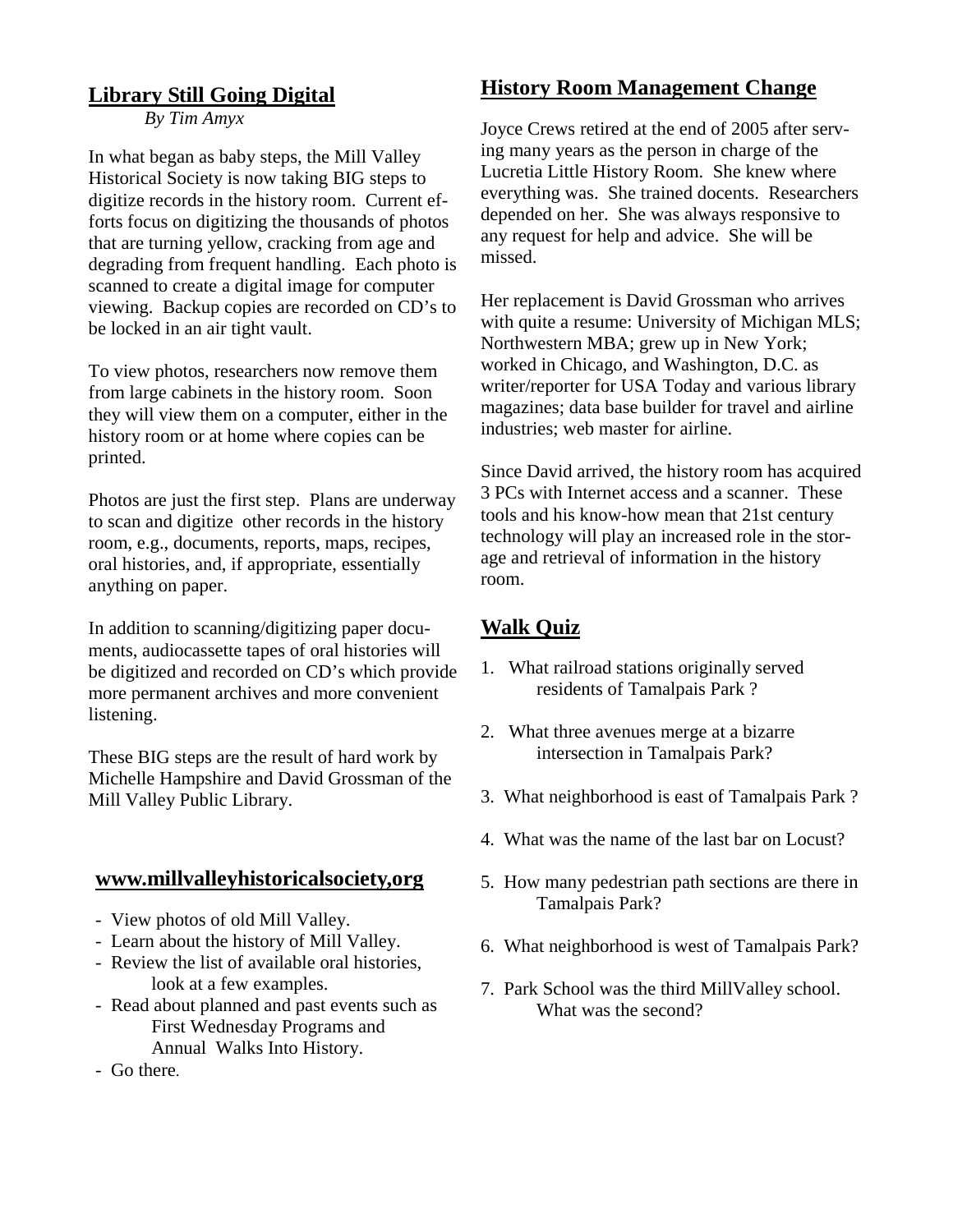### **Big Step Forward**

On March 6, 2006, the Mill Valley City Council approved the printing and distribution of a map that pinpoints the location of 170 steps, lanes and paths.

Project leader Victoria Talkington and volunteers spent several years analyzing public documents - some over 100 years old to locate these public rights of way.

The map will help achieve the ultimate goal of preserving and restoring about 300 public steps, lanes and paths - many are now inaccessible.

Pedestrian paths provide an alternative to driving children to school, a means of accessing public transportation and an emergency escape route. They can also enhance the quality of life by providing opportunities for fitness and recreation.

The map which costs \$5 will be available on Memorial Day weekend at many locations in Mill Valley. They will also be sold at the Walk-Into-History on May 28.

#### **Historic New Year's Eve Flood**

Mill Valley Coffee Shop on the corner of Locust and Miller displays two historic photos that show how the floods of 1945 and 1982 inundated the coffee shop. Last winter's flood did it again. A third historic photo should be added.

Here is how the coffee shop got clobbered this time. Start at the corner of Miller Ave. and Willow St. which is toward town from the 7 Eleven. Walk on Willow St. to the pedestrian bridge over Arroyo Corte Madera del Presidio. Water from Blithedale canyon, Cascade canyon and the rest of Mill Valley's watershed upstream flows under this bridge. On December 31, 2005, the creek became hydraulically constricted at this bridge by debris washed down in the storm. Water backed up, overflowed the creek banks, flowed down Willow St. to Miller Ave. and flooded the coffee shop as well as other businesses down Miller.

Cross the bridge and continue on Willow Path to Sycamore Ave. The rest of the water blocked by the debris under the bridge took this route. When it got to Sycamore, it formed a large pond about 2-1/2 ft. deep covering front yards on both sides of the street. The flood waters flowed down Sycamore to Locust, crossed the bridge over Warner Creek and increased flooding further down Sycamore caused in part by an extra high tide.

## **Expert Takes On Oral History Project**

Alison Owings brings a great deal of expertise to this important job. She teaches a course on how to conduct oral histories, lectures on the subject and has written two remarkable books utilizing oral histories: "Frauen/German Women Recall the Third Reich" and "Hey, Waitress! The USA from the Other Side of the Tray."

She plans to work with a team of trained and not-yet-trained volunteers to conduct interviews in two different avenues. One is to continue the traditional approach of interviewing current and former residents of Mill Valley about their specific memories. Also, Alison plans to set up thematic interviews. She has at least a dozen categories in mind, and wants to start with the following two:

1. War and peace. Interviews with military veterans and peace activists.

2. Rock and Roll. Interviews with musicians.

Perhaps you'd like to participate in the oral history project, as an interviewer, interviewee, or transcriber, or propose that a certain person be interviewed, or offer suggestions. If any of this piques your interest, you can contact Alison by e-mail at ajowings@sbcglobal.net., or leave a message for her in the Mill Valley Historical Society box, at the library.

The Historical Society has recorded and transcribed more than 150 oral histories, many of them fascinating, all of them important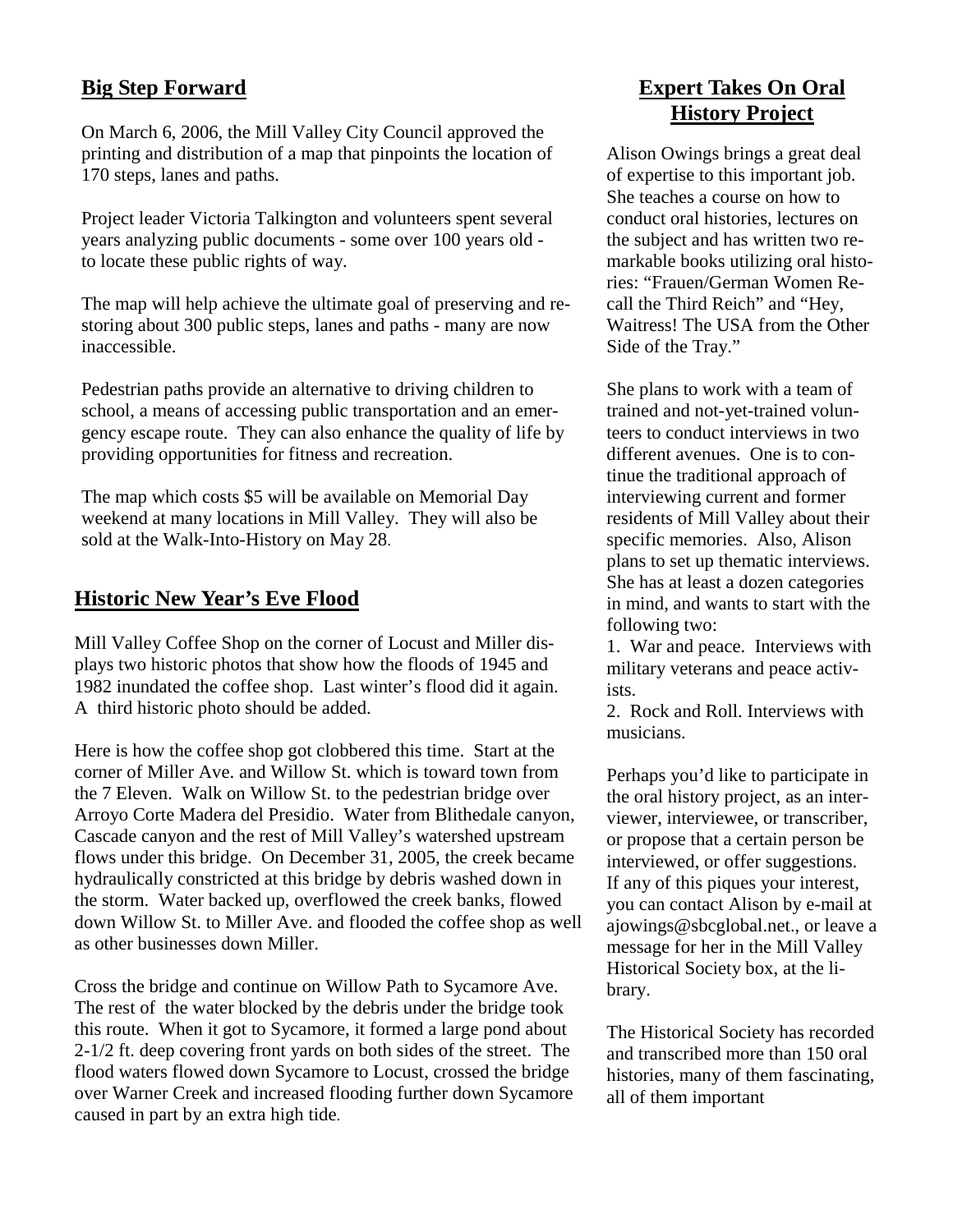#### **Oh to be a History Room Docent**

A rewarding experience. And, your service is greatly appreciated by the Mill Valley Public Library as well as the Historical Society.

First of all, training for the job opens up a new world. Discover how much information is available. Learn how to find specific facts.

Secondly, there is the job itself. Where else can you find two hours of tranquillity - well most of the time anyway. The telephone doesn't ring very often. Very few interruptions. Much of the time you're alone - a time to think, a time to read, a time to search for answers to your own history questions, a time to peruse maps and photos, a time to google and surf the web on one of the new PC's. Believe it or not the time goes fast.

On most shifts there really aren't a great many visitors to the history room and some of them even know what they're looking for and where to find it. There are of course those who are "just looking, thank you." Some visitors have specific questions, sometimes ill-defined. Its a challenge to get them headed in the right direction. You get a great sense of satisfaction when they succeed and express their appreciation for your help. Then there are the elementary and high school students who usually work on their history projects in teams. This is a seasonal phenomenon. Things get pretty activated, but it can be fun helping them find what they need for a great history report.

Three shifts Monday through Thursday: 10 am to noon, 2 to 4 pm, and 7 to 9 pm. Two shifts on Friday: 2 to 4 pm and 7 to 9 pm. Two shifts on Saturday: 10 am to noon and 2 to 4 pm. One shift on Sunday at 2 to 4 pm. Not all shifts have docents at the present time. Openings are available.

For more information call Peggy Chenoweth at 381-7908 , e-mail her at peggycheno@aol.com, or drop in at the History Room and meet a docent.

### **1906 Earthquake Eyewitness Report**

Alexander Eells was a lawyer who lived in San Francisco near Buena Vista Park with his wife Caroline and their two daughters. He was also a gentleman farmer. Friday evenings he would go to his 8-acre farm in Homestead Valley where he worked all weekend. Sunday evenings he would record in his diary what he had accomplished. Here is what he wrote in his diary 100 years ago.

"Millwood, Friday, May 4, 1906 [Millwood was the train station on Miller] The most severe earthquake I ever felt occurred on the morning of April 18th (Wed) at about 5:15. It of course alarmed us all especially as it shook off the tops of both chimneys making a frightful noise. After breakfast, I went on my usual course down town and was astonished to see the damage done. When I got to the City Hall and found the dome tower and all the south front in ruins I was astounded. When I reached 6th and Market a cordon of Federal Cavalry stopped the crowds of people on the streets and I turned homeward. Arriving home I found water stopped. Got some siphons of Shasta water and laid in stock of groceries and provisions. Then came the terrible fire for nearly 3 days. On Sat. a.m. after much search I found an automobile which took us to the ferry and we came over here."

Thereafter, he commuted from Homestead Valley to his San Francisco law office.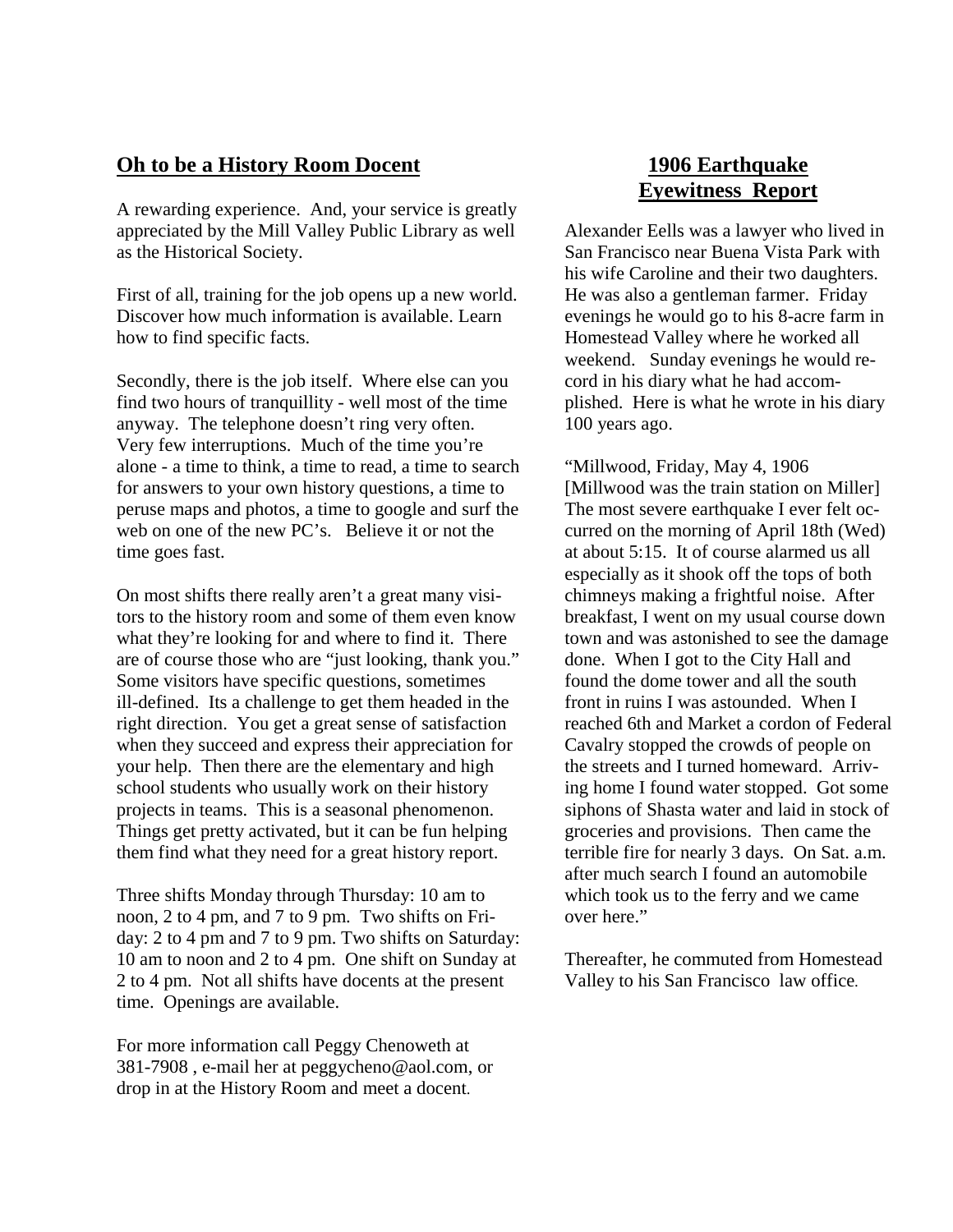#### **President's Message**

First, a few kudos to new Board members Beth Spottswood and Alison Owings for taking on our First Wednesday and Oral History projects, and to Chuck Oldenburg for taking on this newsletter.

With Spring finally here, it's time to anticipate the upcoming Memorial Day Weekend Walk into History, which this year will feature the Tamalpais Park neighborhood on its 100th anniversary. The walk begins and ends at Park School, and individuals and families are welcome. The walk is stroller-accessible, and we look forward to a good time for all.

History is an interesting concept. What we make of it reflects our own concerns and circumstances, so history as we see it always involves a dialogue with the present and fulfills the principle of Heisenberg that an observed particle will differ from one that is unobserved.

It is natural to want to preserve the past. Whether this is in the form of physical preservation or preservation of the record of past events, it is a way of showing respect for what came before as well as a means of providing material for interaction with the future. But the learning function of history coexists uneasily with respect for the past, a past that is, in a sense, someone else's history. How important is it to forge ahead into the past? I would say, in these times, it is very important, for we are in the process of making what will become the past, and as Auden wrote, "History may say alas, but cannot help nor pardon."

John Leonard

*Board President* 

#### **Images of Early Mill Valley**

"Mill Valley - The Early Years" written by Barry Spitz in 1997 is an excellent source of information about the history of Mill Valley from the Coast Miwoks to 1929. In 2003, Barry wrote "San Anselmo - A Pictorial History" which has many more photos and far less descriptive history. Barry says that he changed his style because readers seem to prefer photos.

In 2005, Claudine Chalmers wrote "Images of Early Mill Valley" which has a great concentration of photos. This approach to writing history books seems to work. A few weeks after its publication last fall, the book was sold out at Strawbridges and the Book Depot.

Last summer, Claudine spent a great deal of time in the history room of the Mill Valley library researching Mill Valley history and copying photos and maps. Joyce Crews and Gene Stocking were particularly instrumental in helping with her research. Anne Montgomery, Cathy Blomberg and Michele Hampshire smoothed the administrative and technical aspects of the image search. Suki Hill, whose photographs are displayed in the corridor outside the history room, created photographs for the opening page of each chapter.

Claudine Chalmers, born and raised in Cannes, France, first fell in love with California at age sixteen when she became an exchange student in a Palo Alto high school. After completing her studies at the University of Nice, France, she returned to California where she married, settled in Almonte and raised two sons. She is the author of books and articles about French citizens in California during the gold rush as well as "Splendide Californie! Impressions of the Golden State by French Artists."

#### **Answers to Walk Quiz**

- 1. Park Ave. and Millwood
- 2. Locust, Fern and Elm
- 3. Sycamore Park Subdivisio
- 4. The Brothers
- 5. Six (four comprise Willow Path)
- 6. Sunnyside Tract
- 7. Homestead School